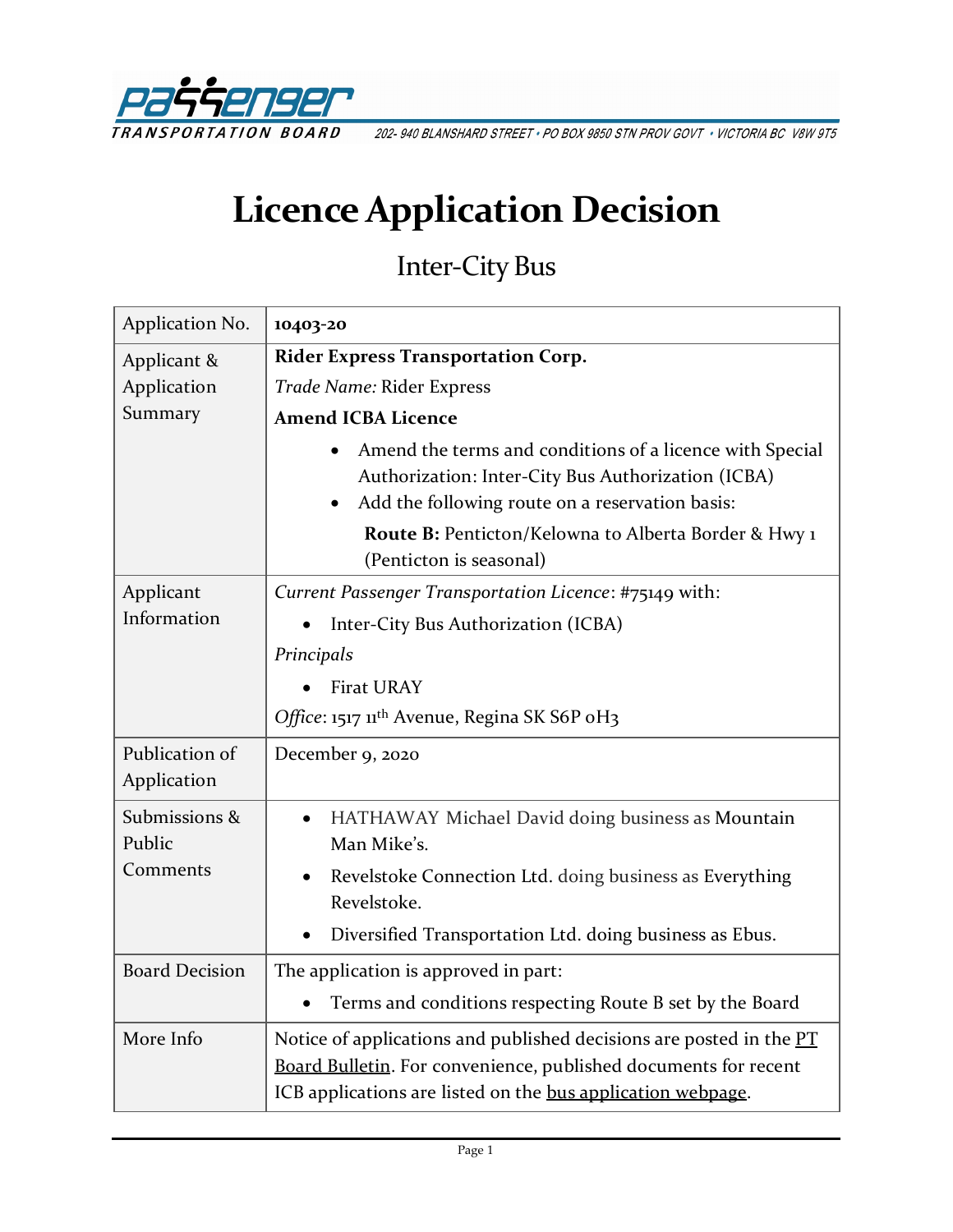| Decision Date | October 12, 2021 |
|---------------|------------------|
| Panel Chair   | Garland Chow     |
| Panel member  | William Bell     |

## **I. Introduction**

The applicant, Rider Express Transportation Corp., does business as "Rider Express". The applicant has a licence with a Special Authorization: Inter-City Bus Authorization to operate inter-city buses (ICBs). The licence includes Route "A" with the following routes and minimum route frequencies (MRFs):

Route A via Highways 1 & 5 has an MRF of 1 round trip per day (east to west and west to east). Route points include:

| Alberta border              | • Town of Golden     | • City of Revelstoke |
|-----------------------------|----------------------|----------------------|
| <b>District of Sicamous</b> | • City of Salmon Arm | • City of Kamloops   |
| • City of Merritt           | • District of Hope   | • City of Chilliwack |
| • City of Abbotsford        | • City of Vancouver  |                      |

Rider Express is applying to add a Route "B" as outlined below.

## **II. Applicant's Proposals**

#### *Route B*

The applicant proposes a new Route B with service of at least one round trip per day between City of Penticton or City of Kelowna to the BC/Alberta border along corridors that include Highways 97, 97A and 1. Proposed route points are: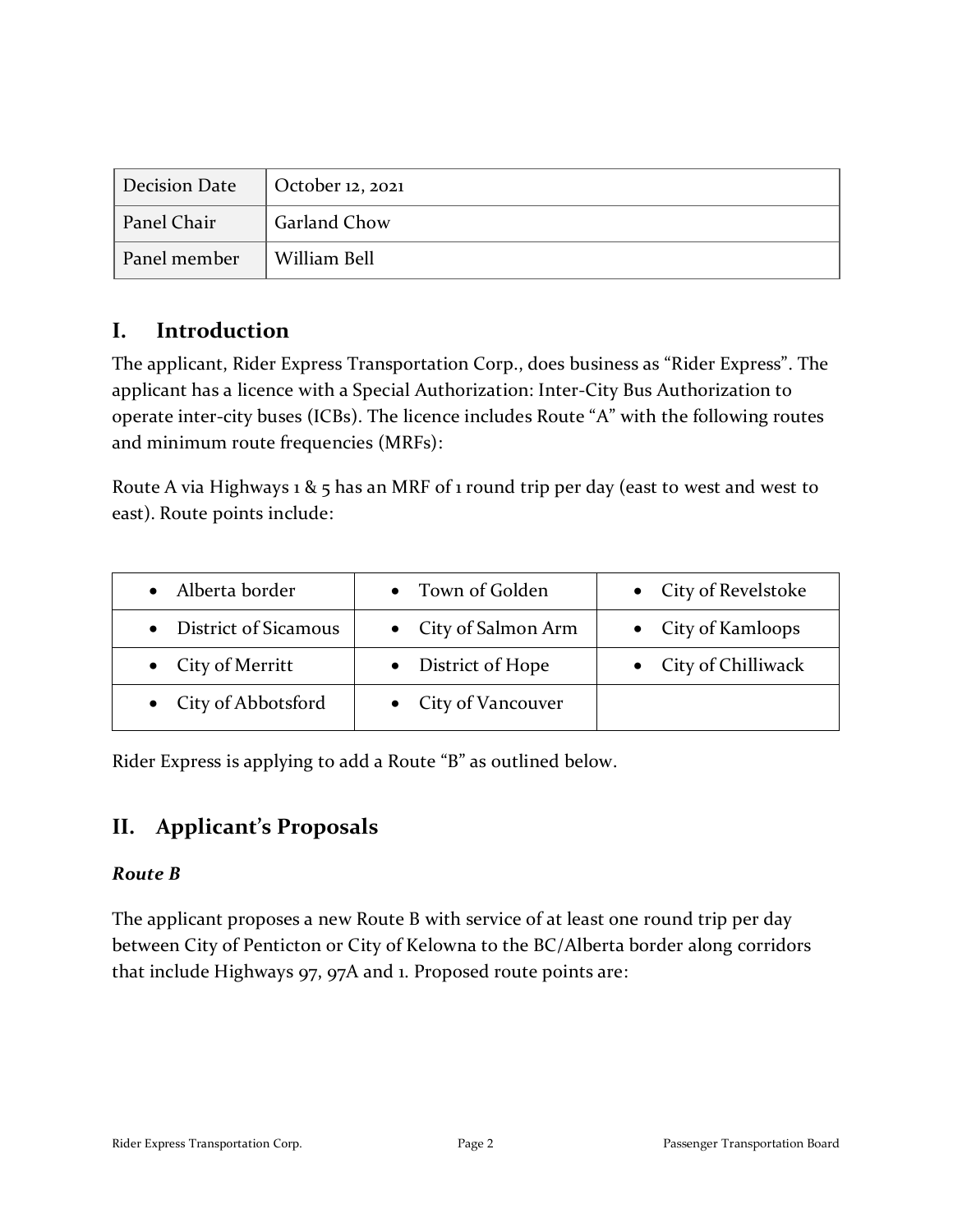| Golden     | Revelstoke | Sicamous  |
|------------|------------|-----------|
| Salmon Arm | Enderby    | Armstrong |
| Vernon     | Kelowna    | Penticton |

The applicant proposes to provide service to and from Penticton on a seasonal basis from April 1 to September 30 only each year.

The proposed new route is shown in Figure 1 below.

#### **Figure 1: Route B (Penticton or Kelowna – BC/Alberta Border)**



## **III. Background**

Rider Express (Rider) is a bus company operated by an extra provincial company, Rider Express Transportation Corporation, whose head office is in Regina. The company, owned and operated by Firat Uray, was incorporated in Saskatchewan in October 2017 and registered in British Columbia in August 2018. Rider Express Transportation Corporation is licensed to operate in Saskatchewan, Alberta and British Columbia.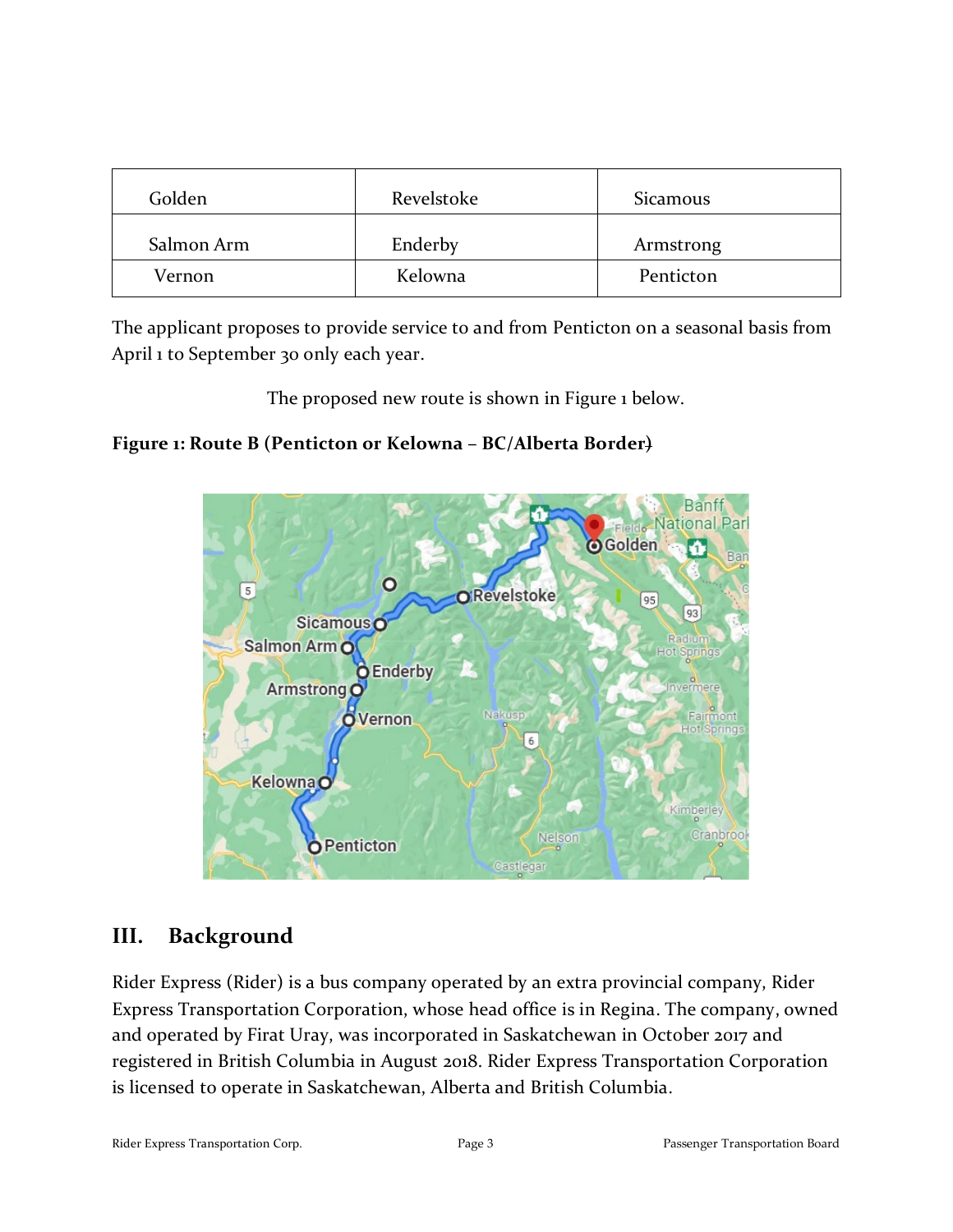In BC, Rider is authorized under passenger transportation license #75149 to provide bus service between Vancouver and BC/AB border on Highways 1 and 5. The license was approved on October 12, 2018.

## **IV. Mandate & Jurisdiction**

This application is made under the *Passenger Transportation Act* (the "Act"). The Act regulates the licensing and operation of commercial passenger transportation vehicles in BC.

Under the Act, the Passenger Transportation Board (the "Board") makes decisions on applications for inter-city buses. The Board has the authority to consider and approve applications for new licences as well as applications from existing licensees to change terms or conditions of their licences.

The Board's mandate is stated in section 28 of the Act. Section 28(1) of the Passenger Transportation Act says that the Board may approve, in whole or in part, an application forwarded to it under s. 26(1) after considering whether:

- (a) there is a public need for the service the applicant proposed to provide under any special authorization.
- (b) the applicant is a fit and proper person to provide that service and is capable of providing that service, and
- (c) the application, if granted, would promote sound economic conditions in the passenger transportation business in British Columbia.

The Act allows the Board to, among other things,

- accept evidence and information that it considers relevant, necessary, and appropriate, whether or not the information would be admissible in a court of law. [Section 15]
- conduct written, electronic or oral hearings, or any combination of them, as the Board, in its sole discretion, considers appropriate. [Section 17]
- require further information from an applicant. [Section  $27(i)(b)$ ]

Section 26(2) of the Act requires the Board to publish the fact and nature of applications and section  $27(3)$  requires the Board to consider applications and any written submissions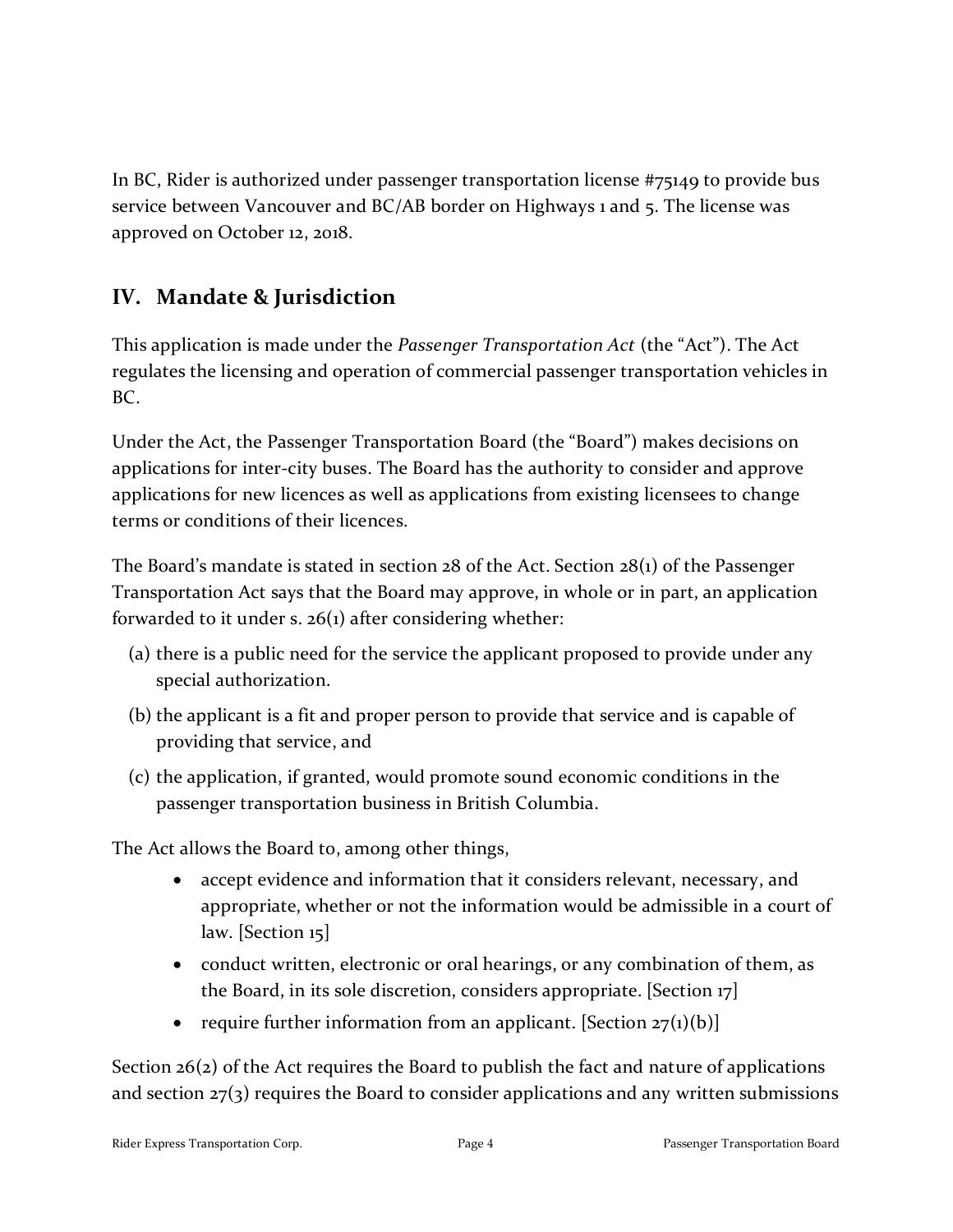it receives as result of publication. Section  $27(5)$  says that people who make submissions are not entitled to disclosure of further information, unless the Board orders otherwise.

If the Board approves an application, it will set terms and conditions of licence primarily with respect to routes and service levels.

## **V. Procedural Matters**

On December 9, 2020 the Board published the application and the applicant's rationale for the application. It was open for submissions for a 14-day period.

The applicant submitted required forms.

This application is being conducted by way of a written hearing.

## **VI. Applicant's Rationale and Submissions**

#### *Public Explanation*

The applicant provided the following text in the application summary that was published in the Board's *[Weekly Bulletin:](https://www.ptboard.bc.ca/Bulletins/2020/20201209_Bulletin.pdf)*

*"Connecting Penticton, North Okanagan, interior BC, Calgary, Edmonton, Saskatoon and Regina is beneficial for all. We have collected many letters from potential passengers and consistently receive questions about whether or not we will extend to this region."*

#### *Submissions & Applicant's Response*

The Board received three opposing submissions to the application. Two of the submitters have licences with an inter-city bus authorization and the other has a Special Authorization: Passenger Directed Vehicle (PDV) Authorization. The submissions and the applicant's replies are summarized below.

*Diversified Transportation Ltd. dba Ebus* (ICB) submits:

• The corridor is flooded with carriers meeting and exceeding all the current demand for travel.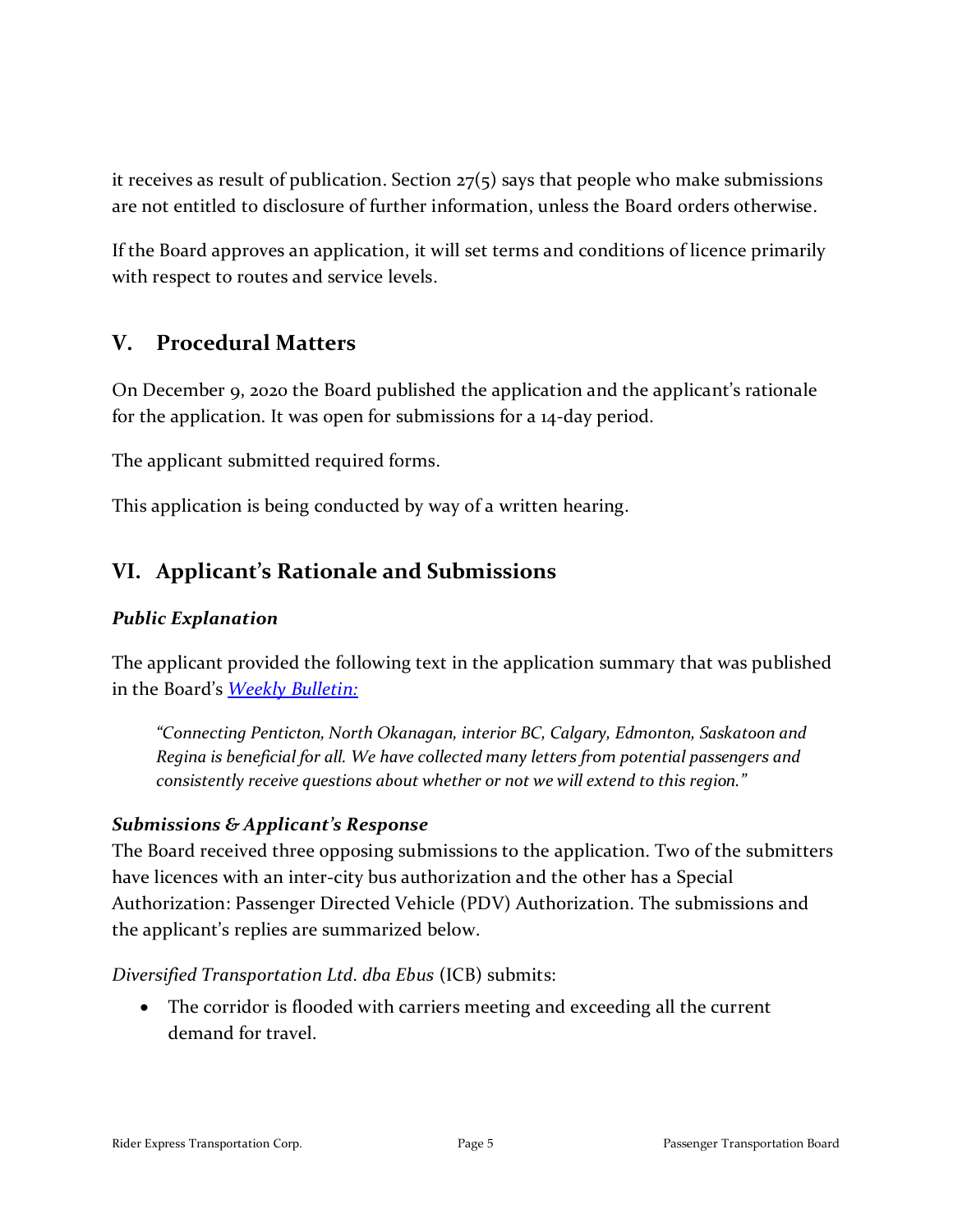- Ebus currently operates the corridor between Kelowna and Salmon Arm and have been doing so daily in each direction since its application for expansion was granted in October of 2019.
- BC Transit operates services between Salmon Arm and Enderby.
- Stoke Shuttle operates a service between Kelowna and Revelstoke with 4 daily departures from Kelowna.
- Mountain Man Mike operates service between Osoyoos and Kelowna.
- Rider is not fit. Rider Express on many occasions has operated with disregard for safety as Ebus has observed on several occasions and have reported these infractions to the Passenger Transportation Branch and Commercial Vehicle Safety Enforcement (CVSE).

#### *Hathaway, Michael David dba Mountain Man Mike's (MMM)*(ICB) submits:

- Mountain Man Mike's began booking bus service between Osoyoos and Kelowna via highway 97 on August 29, 2020. The company experienced a very large drop in ridership at the end of August and received no bookings for three weeks. It decided to post a public notice and pause service among its routes until the new year due to Covid 19 related ridership struggles. The structuring of this run was a great deal of work and money for a small new company and has not been given a fair chance since its approval. Allowing a major company, such as Rider Express, on the same segment of the route will hinder MMM's ability to build out the service in which it has invested.
- The route points Rider proposes to service are currently served by MMM and Ebus.

#### *Revelstoke Connection Ltd. dba. "Everything Revelstoke"* (PDV) submits:

- It has been operating passenger transportation services between the City of Revelstoke, the Kelowna area, including the Kelowna Airport, and Golden, BC since 2008.
- The proposed service will duplicate and compete directly with its existing service, and services provided by other British Columbia-based passenger transportation companies, already approved to operate in the same region which include:
	- o Stoke Shuttle Service operated by Revelstoke Connection Ltd.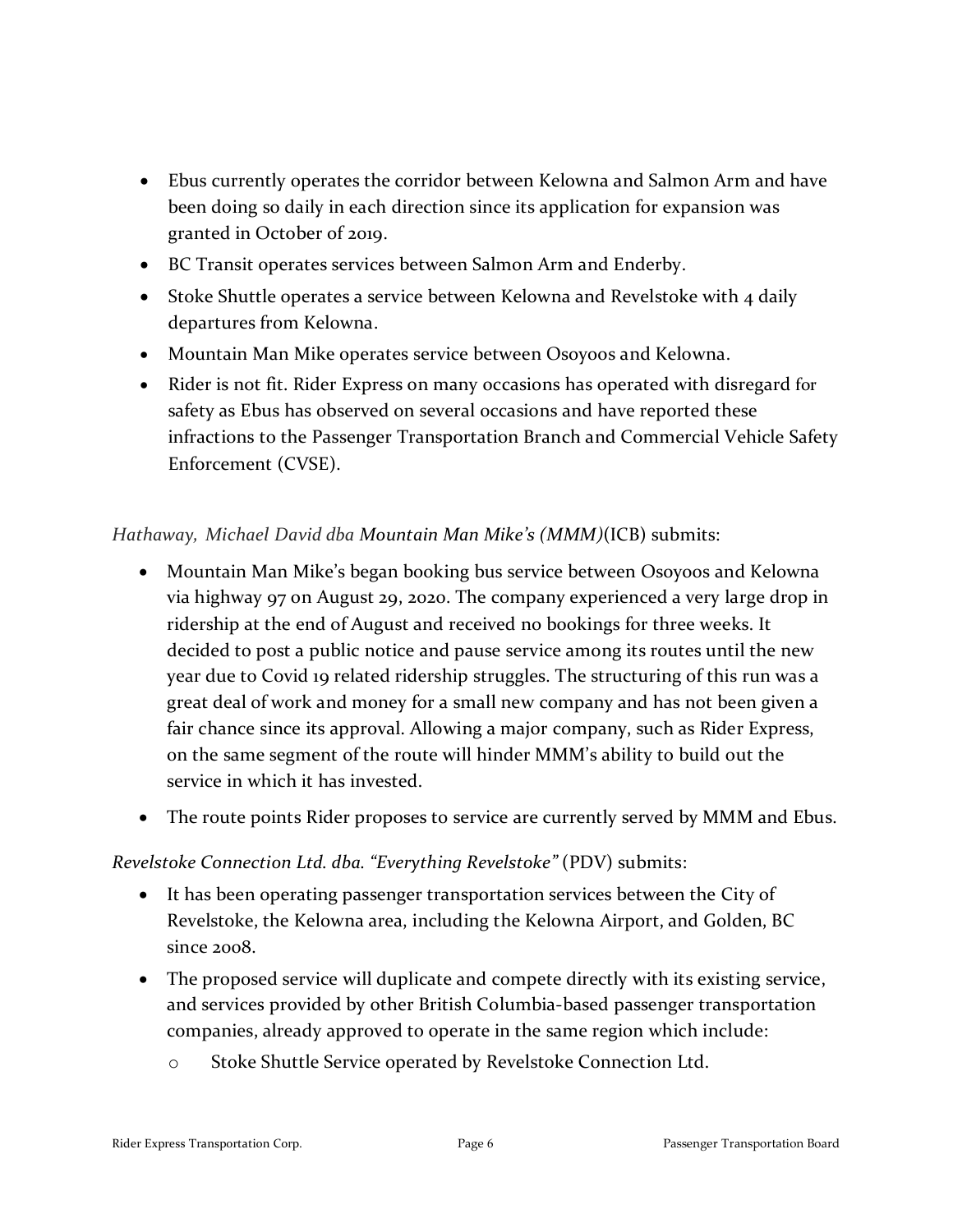- o BC Transit Health Connections Service operated by Revelstoke Connection Ltd
- o BC Transit Conventional Service (Kelowna / Vernon / Salmon Arm) operated by First Transit (Canada)t
- o BC Transit Conventional Service (Penticton / Kelowna) operated by Berry & Smith Ltd.
- o E-Bus Service (Vancouver / Kamloops / Kelowna) operated by Ebus.
- There are already adequate travel options and capacity for passengers travelling within the proposed corridor. There is simply not sufficient demand for an additional service in this region. Approval of the application will dilute a very limited market. This will result in putting at risk the financial sustainability of the existing British Columbia based operations.

### *Applicant's Reply*

The Board received a reply from the applicant to all of the submissions, which noted:

- Rider Express has been operating in B.C. close to two years with appropriate licensing. It has been subjected to frequent CVSE audits and checks both in B.C. and other provinces in Canada. In addition to these, it subjects itself to extra audits done by independent compliance companies. Rider's pristine track record shows clearly that it is compliant with the industry rules and regulations.
- Rider Express is offering long distance inter-city bus service which people prefer to driving. Moreover, some of the services said to be offered in the objection letters are very scarce and entail limitations and restrictions regarding frequency of service (i.e. Mountain Man Mike's twice a week service; and, Everything Revelstoke requirement for minimum passenger ticketing.) Further, pricing can be unaffordable for many.
- Despite alternatives suggested between Penticton and Revelstoke, Rider's purpose is to connect the towns and cities between Penticton and Salmon Arm to many cities and towns, such as Calgary, Edmonton, Saskatoon and Regina, that are in other provinces. So, service aims to offer a larger network of many cities and towns.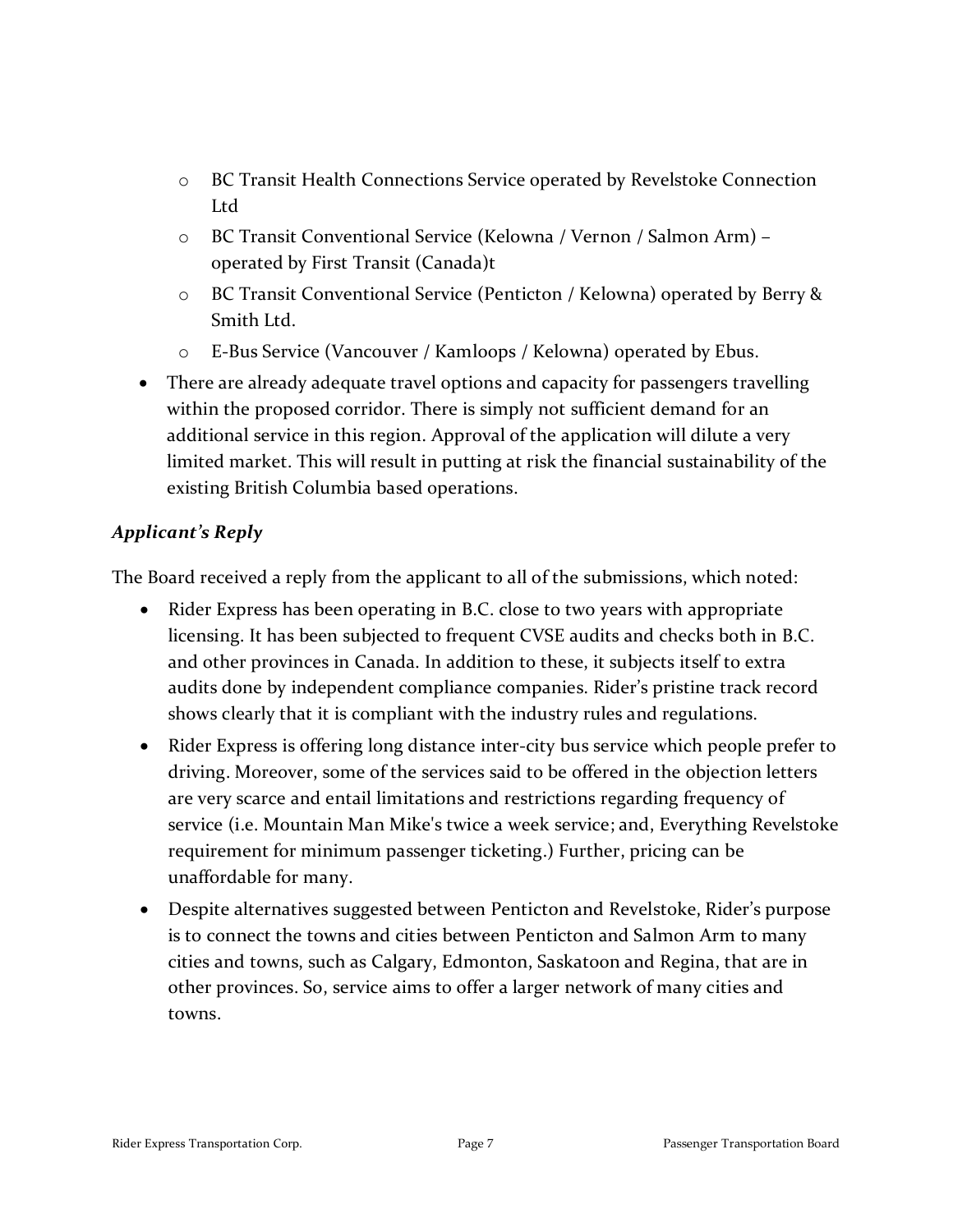The Board gives more weight to submissions that back up claims with facts or details. We have considered the opposing submissions and the applicant's response to them in our review of this application.

## **VII. Reasons for the Board's Decision**

*1. Is the applicant a fit and proper person to provide its proposed service, and is the applicant capable of providing the service?*

The Board looks at this question in two parts:

- (a) is the applicant a *fit and proper person* to provide the proposed service; and,
- (b) is the applicant *capable* of providing the service?

First, with *fit and proper*, the *Oxford English Dictionary* defines *fit* as including "well adapted or suited to the conditions or circumstances of the case, answering the purpose, proper or appropriate possessing the necessary qualifications, properly qualified, competent, deserving." Also, the dictionary defines *proper* as including "suitable for a specified or implicit purpose or requirement; appropriate to the circumstances or conditions; of the requisite standard or type; apt, fitting; correct, right." When looking at whether an applicant is fit and proper, the Board does so in the context of the passenger transportation industry in British Columbia. This includes the regulatory system that grants businesses a licence which confers on them both the authorization they need to provide their service and an ongoing obligation to operate in accordance with proper standards of conduct.

Second, capability is generally understood to mean that an applicant has the ability or qualities necessary to skillfully and effectively meet its obligations and achieve the results it says it will achieve. When looking at capability, the Board reflects on whether the applicant has demonstrated that it has the knowledge and understanding of relevant regulatory requirements and policies that govern passenger transportation providers, and whether it is able to comply with those requirements. It also looks at whether the applicant has the background, skills and knowledge to manage its proposed service, and the financing to operate it. The Board expects an applicant to demonstrate its competence and ability by providing sound and realistic information in its business plan and financial statements that is consistent and compatible with the transportation service it proposes.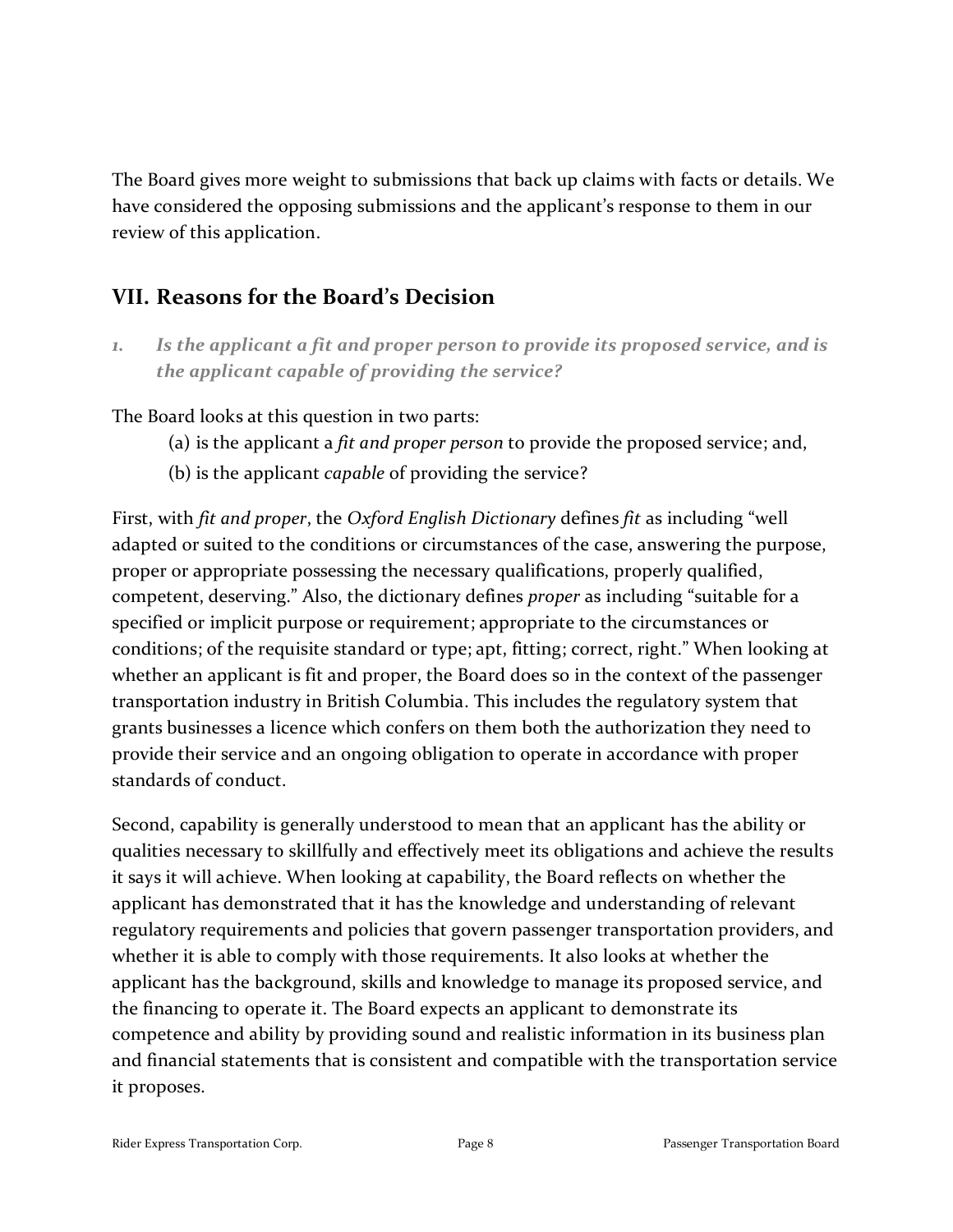#### **Analysis and Findings**

Rider Express Transportation Corp. (Rider) was incorporated in Saskatchewan on October 19, 2017 and registered as an extra-provincial company in British Columbia on August 8, 2018.

On October 18, 2018, the Board approved Rider's application, # 2712-18, to operate ICBs between the Alberta Border & HWY 1 and Vancouver. The company currently operates routes in British Columbia, Alberta and Saskatchewan, using 10 coach buses of various makes and models. The applicant plans to acquire two additional buses to provide the proposed service.

Rider holds an Alberta Safety Certificate and its Alberta Carrier Profile Summary indicates a Safety Fitness Rating of "Satisfactory Unaudited".

The Registrar of Passenger Transportation noted nine complaints regarding the applicant that it had investigated, substantiated and closed between November 2018 and October 2019. The Board considered these complaints in its review of application #7922-29 and Chair Allevato stated in her decision, issued June 22, 2020, that: "*In my view this number and frequency of violations is troubling. However, I note that no violations after October 2019 have been brought to the Board's attention. This bodes well and is an indication that Rider Express understands that it must comply with the conditions of its licence*". We concur with this finding and note no new complaints were cited since October 2019.

The applicant has submitted the disclosure and declaration forms. No discrepancies are noted.

The president and owner, Firat Uray, has over 21 years' experience in the transportation business in Canada and overseas. The management team has two other individuals. The general manager joined Rider in 2020 and has over ten years of management experience. The chief financial and technology officer has 16 years' experience in finance and IT.

Based on the above, we are satisfied that the licensee is a fit and proper entity.

The applicant hires drivers with a clean criminal record, a class 1 or 2 driver's licence with air brake certification and at least 2 years' experience.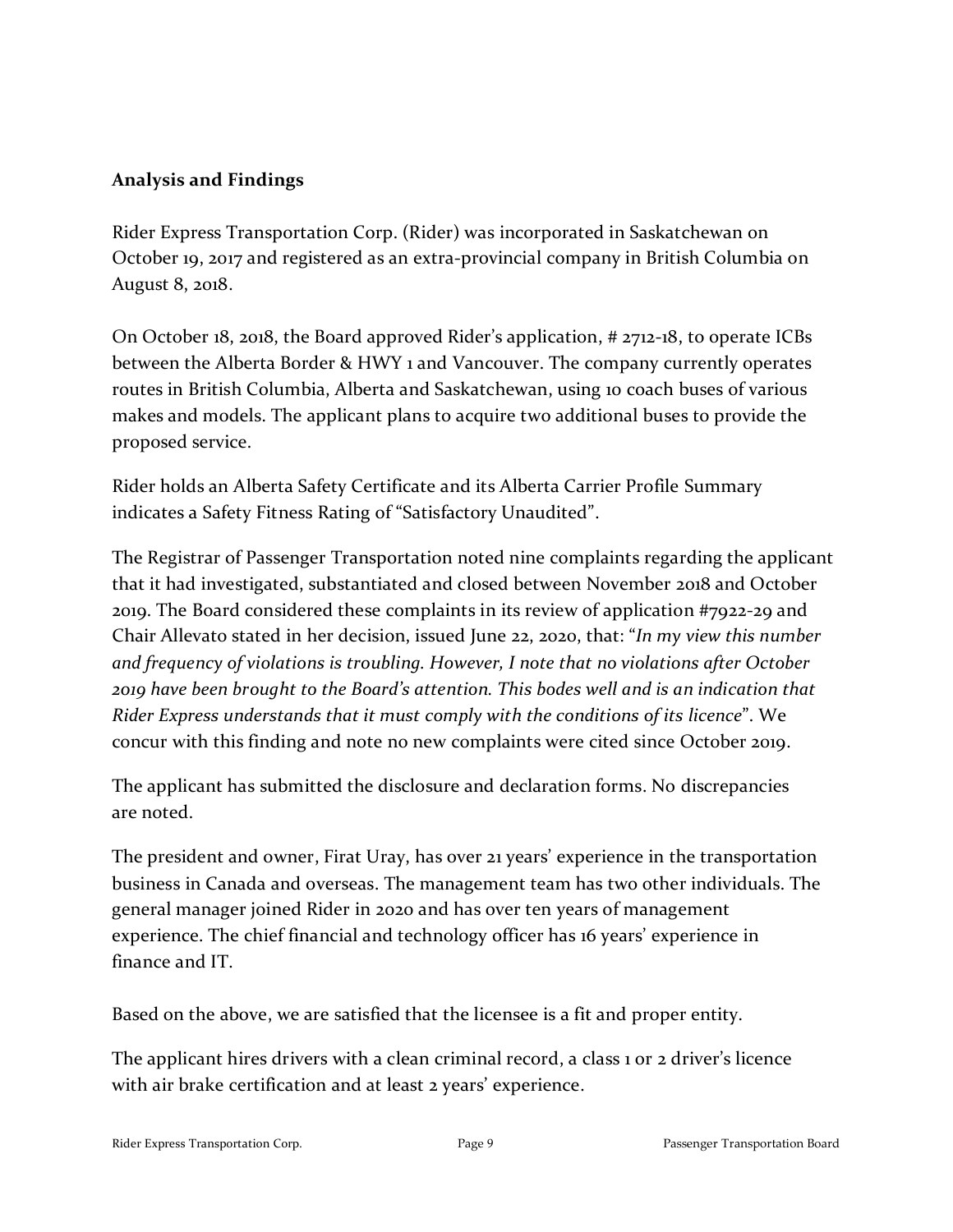In-house training is provided to drivers, including how to operate mobility aids. Driving history is reviewed annually and semi-annually by the firm's insurance provider. The company has service agreements with repair and service shops in British Columbia.

Rider plans on marketing its service online through social media, billboards and word of mouth. It also provides parcel service daily on the route.

The financial information included a one-year Profit and Loss (P&L) statement and balance sheet for 12 months ending June 2020 and monthly financial projections from October 20, 2020 to September 23, 2023. The P&L statement indicates that Rider was profitable in its existing route in the year ending June 2020, which was mostly prior to the pandemic. The financial projections reflected the applicant's estimate of ridership during Covid 19 through a recovery period for the combined operations of the firm with the revenues and expenses of the proposed route identified separately. The applicant states in its assessment of marketing challenges that: "… it will take some time before we start making a profit in this route." However, it forecasts in its financial projections that revenue would exceed expenses on the new route B within five months of starting the service.

We have reviewed the financial information, marketing and operating plans submitted with the application. We find the applicant has the necessary skills, plans and infrastructure in place to indicate that it is capable of managing and providing the proposed route B.

#### **Board Finding**

Based on the information and evidence above, we find that Rider Express Transportation Corp. is a fit and proper entity to provide the proposed service, and that it has demonstrated it is capable of providing the service.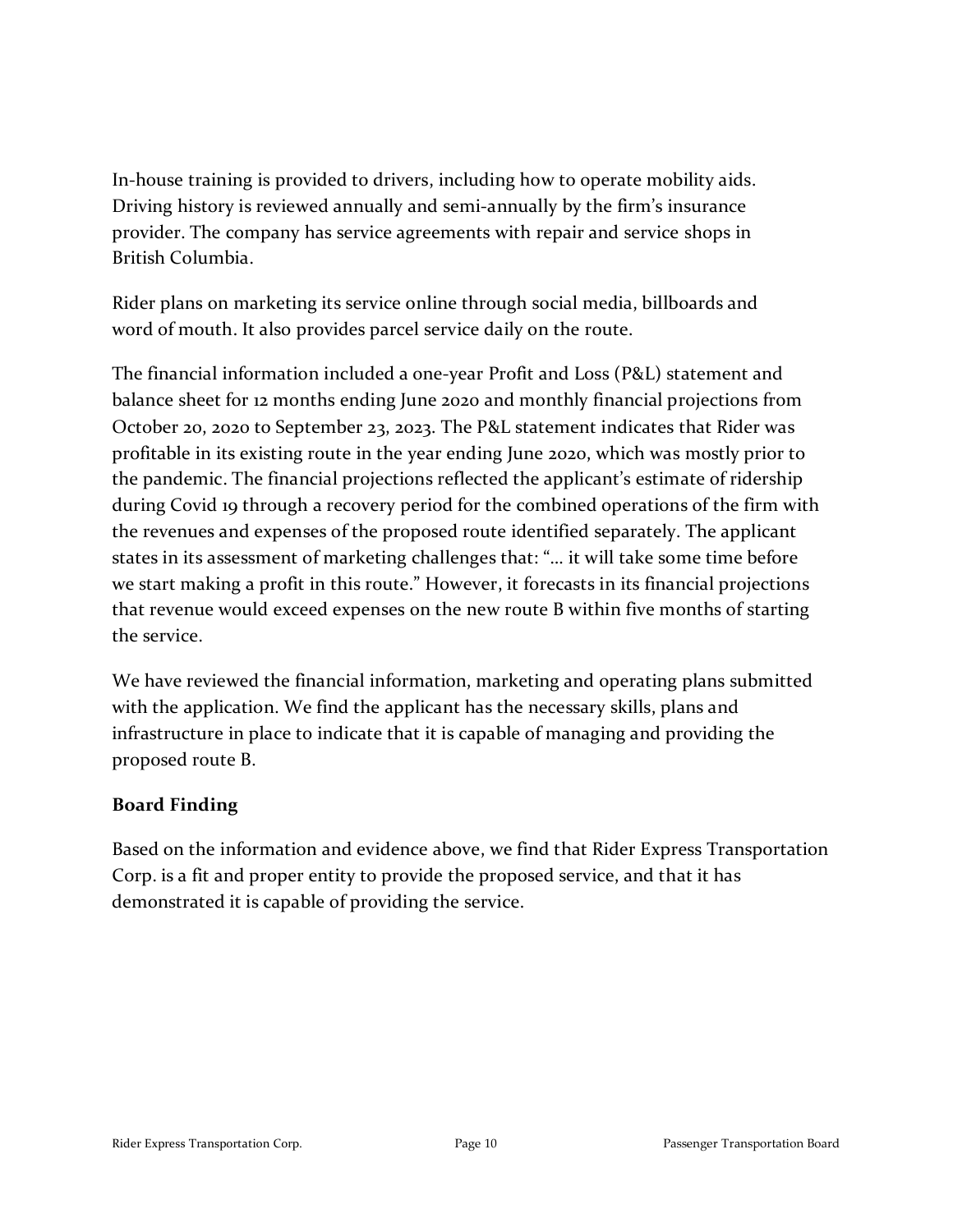- *2. Is there is a public need for the service the applicant proposes to provide?*
- *3. Would approving the application support sound economic conditions in the passenger transportation business in British Columbia?*

The Board is considering public need and sound economic conditions together. The Board seeks to balance public need for available, accessible and reliable commercial passenger transportation service and overall industry viability and competitiveness.

The Board must decide what level of service meets public need. If the Board determines that the proposed route will meet the public need, it may grant the application. If it determines that the proposed level will not meet the public need, then it may refuse the application or grant it in part in a manner that meets the public need. For a proposed amendment such as that presented by this application it may approve the application when the level of public need is sufficient to justify it.

The Board considers the issue of sound economic conditions from a wide-ranging perspective, which includes a consideration of harm to other industry participants. Generally speaking, it is the Board's view that the overall economic interests of the transportation business weigh more heavily than the economic and financial interests of any particular applicant or submitter.

The Board considers how the service could benefit the market and whether the market has the capacity to absorb additional services. It may consider such things as:

- Will the service give the public additional transportation options?
- Does the market place have the capacity to absorb another service?
- Are there inter-city bus providers in the target market area?
- Will the services supplement another non-transportation business?

The applicant proposes Route B with the termination points being the City of Penticton and the Alberta Border & Hwy 1.

The applicant in defining its target market for the proposed route states: "*We are offering long distance intercity bus service and people tend to prefer taking a bus to driving long distances."* The applicant later adds*: "Simply put our application is to connect the towns and cities between Penticton and Salmon Arm to many cities and towns across three*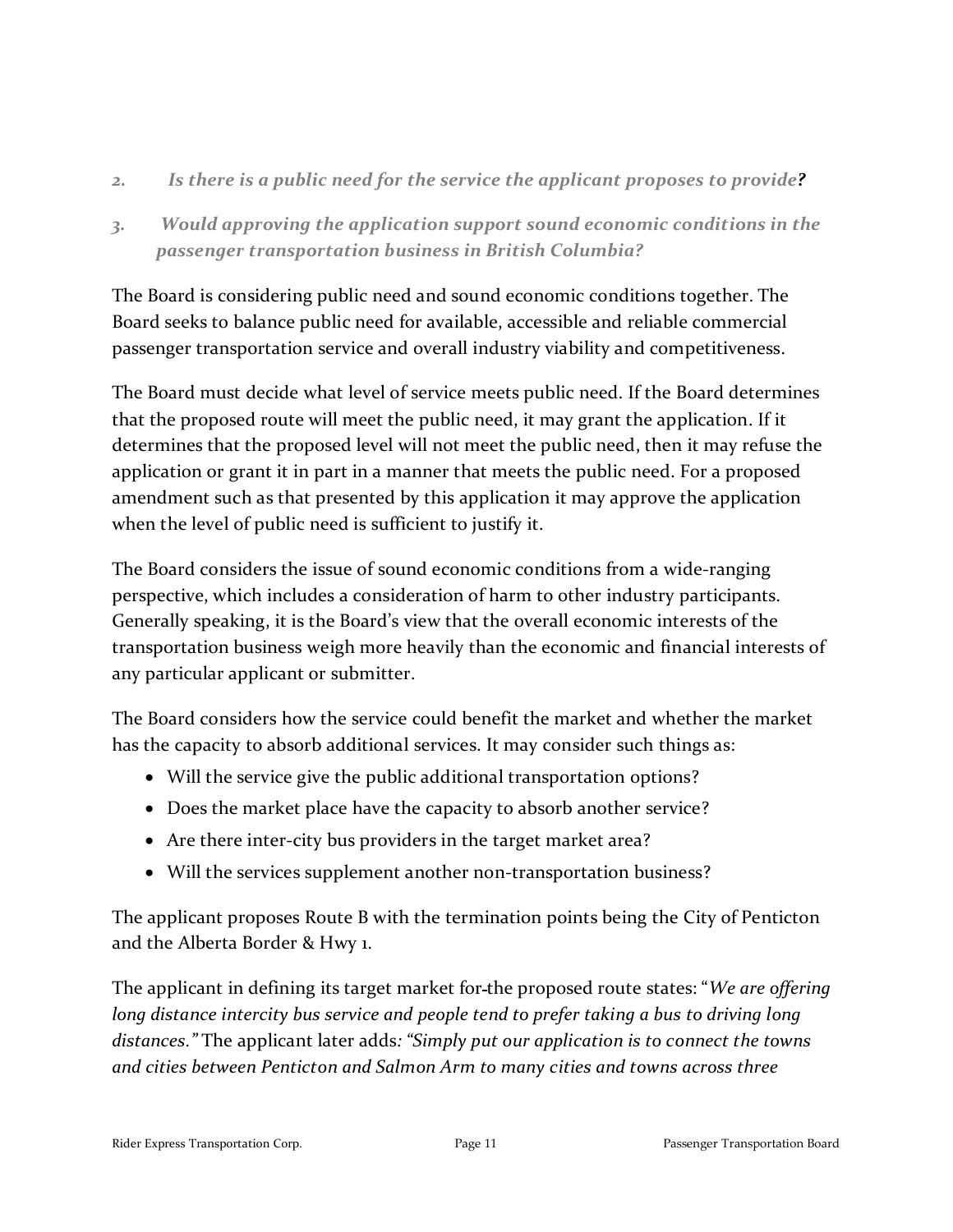*provinces in the Western Canada, namely Calgary, Edmonton, Saskatoon and Regina. So, our service aims offer a larger network of many cities and town."*

In regards to the impact of the service on existing competitors, the applicant states *"It will have very minor impact on our competitor. Our routes overlap only very partially. Ebus runs between Salmon Arm and Kelowna. Our main target is those in north Okanagan and Kelowna to connect with those in Revelstoke, Golden, Calgary and Edmonton and beyond."*

The applicant's main target market is customers originating from points south of Salmon Arm on highway 97 to Penticton and destined to points east of Salmon Arm to the Alberta border and beyond as well as the reverse direction. The applicant speaks of Northern Okanagan and BC Interior corridors. We define these as noted below and refer to them as route B1 and B2.:

- "Northern Okanagan" (B1) as the corridor between Penticton to Salmon Arm on Highway 97. This would include Penticton, Kelowna, Vernon, Armstrong, Enderby and any additional stop prior to Salmon Arm.
- "BC Interior" (B2) as the corridor between Salmon Arm and the BC/AB border on highway 1. This would include the Sicamous, Revelstoke and Golden as well as any additional stops east of Salmon Arm to the BC/AB border.

In the analysis of public need and sound economic conditions, we make the following observations and considerations regarding the proposed Route B:

- The segment of the route between Penticton and Kelowna (B1) is currently serviced by Hathaway, Michael David.
- The segment of the route between Kelowna and Salmon Arm (B1) is currently serviced by Diversified.
- The segment of the route between Salmon Arm and the Alberta border (B2) is currently serviced by Rider.

We considered the relevant history of ICB service on the proposed route B. All of the route points on the proposed Route B, except for one, were previously on Route A operated by Greyhound Canada Transportation ULC until its withdrawal in October 2018. The exception was Penticton.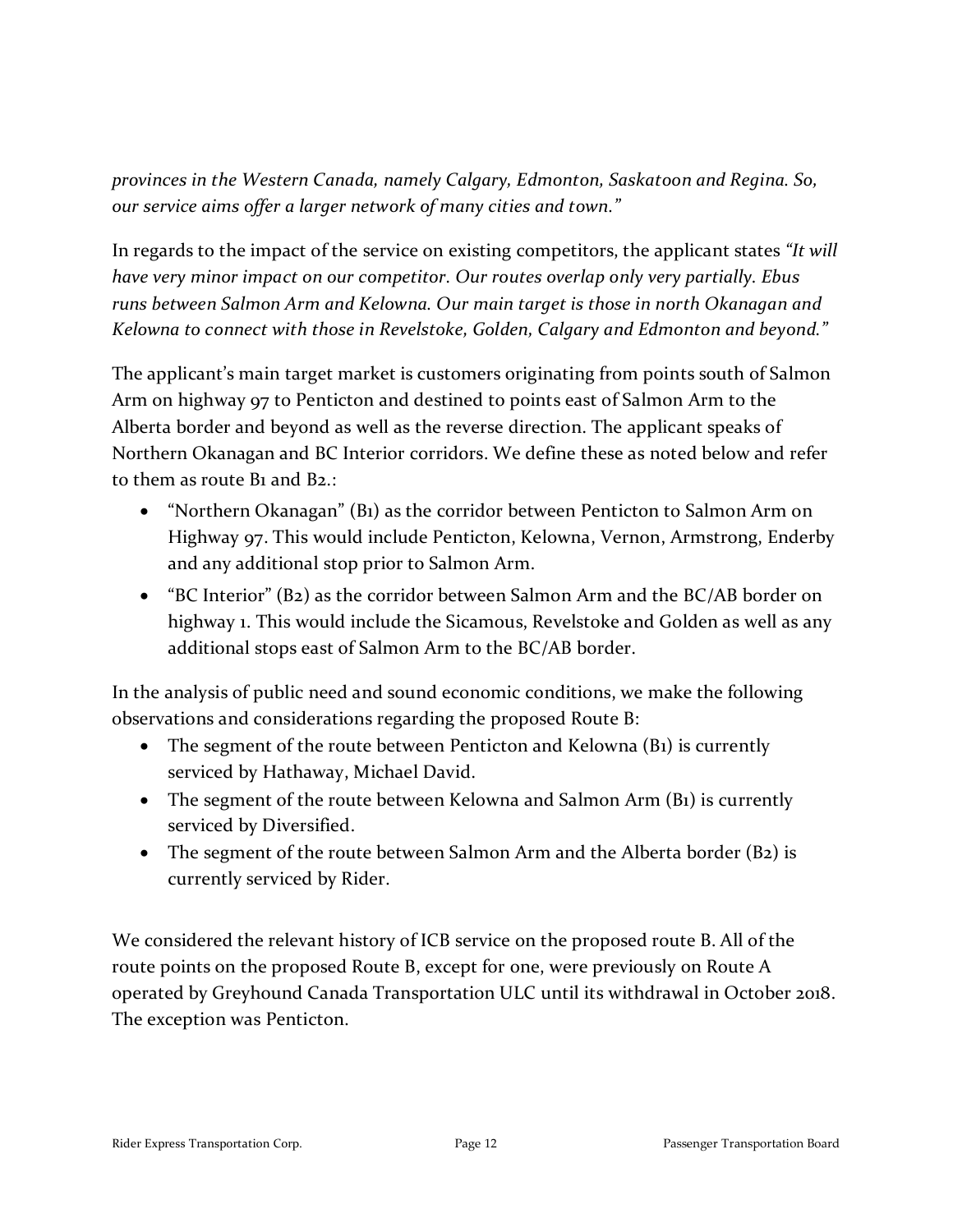The applicant presented the following information and evidence to support its request to add Route B:

- The applicant claims that it has received numerous inquiries from existing and potential customers about when Rider would expand its services to other locations and specifically from B.C. communities south of Salmon Arm. These inquiries were not documented and aggregated into valid indicators of public need.
- The applicant provided 27 user support statements in the form of email messages to support public need for inter-city bus service on its proposed Route B. These support statements came predominantly from residents in Revelstoke. A majority indicated some kind of regular usage of the proposed service. Themes included the need for medical connections in Kelowna or Calgary, airport connections, transportation for the infirmed and elderly, particularly in winter conditions, but also for educational and family reasons. The majority of the user statements indicated the need and planned utilization of ICB service between Revelstoke and Golden, on one hand, and Kelowna on the other hand. There were no support statements for service to or from Penticton.

#### **Analysis and Findings**

#### *Current ICB Market Observations of the Proposed Route B*

#### *Penticton to Kelowna (B1)*

In this segment of Route B, the applicant seeks to provide daily, nonstop bus service between Penticton and Kelowna between April 1 and September 30. Currently, Mountain Man Mikes (MMM) is authorized to provide a minimum of one trip per week in each direction year-round. MMM's Route C originates in Osoyoos, stops in Penticton and has three additional stops between Penticton and Kelowna. The ICB authority was approved on June 11, 2020. The service was suspended at the end of 2020 due to COVID and reinstituted in 2021.

Penticton and Kelowna are also served by Route 70 of BC Transit as part of the South Okanagan-Similkameen Transit system. The service is contracted to Penticton Transit Service Ltd. This subsidized service provides additional options but is different from and not a substitute for, a long haul ICB service.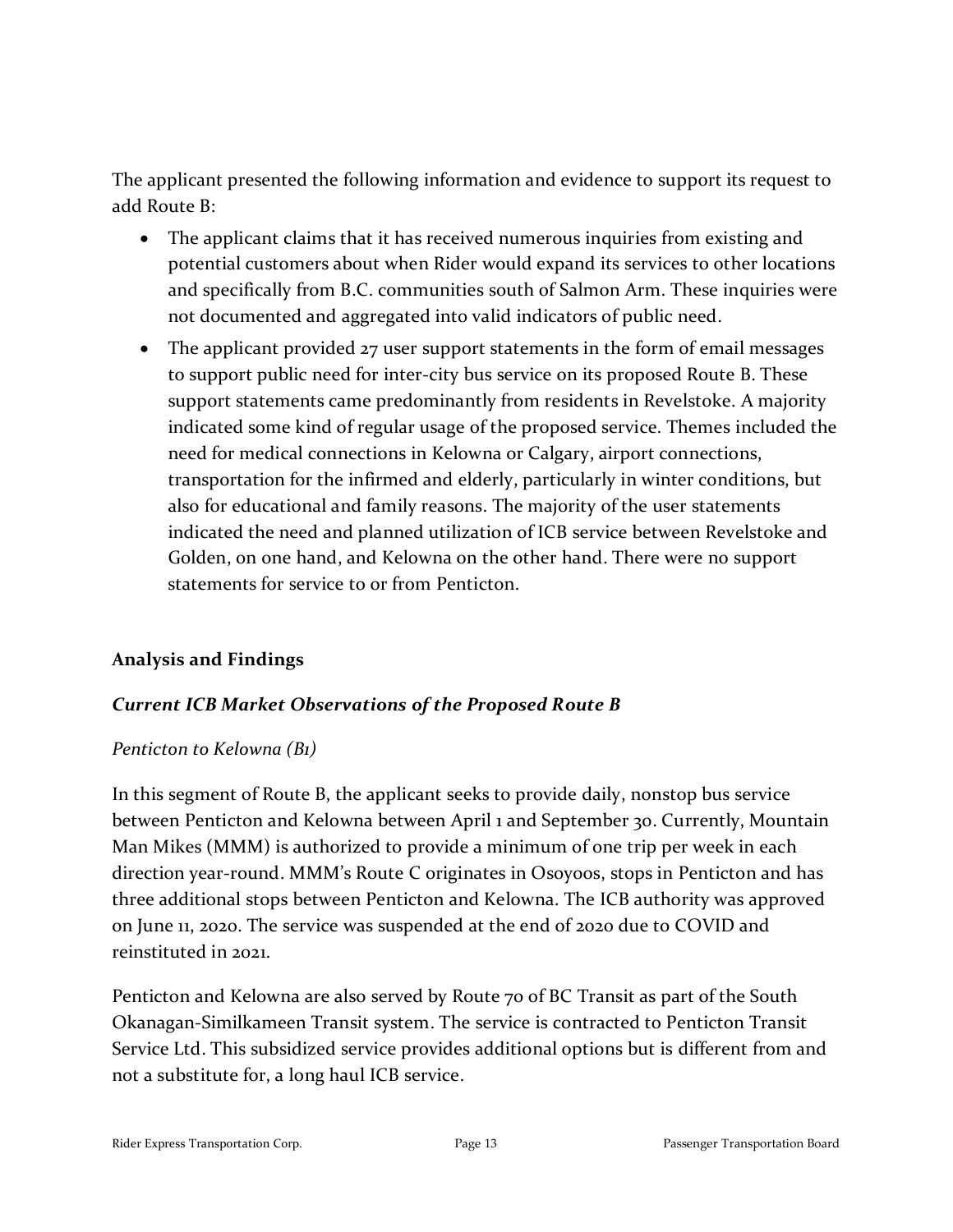#### *Kelowna to Salmon Arm (B1)*

In this segment of Route B, the applicant wants to transport passengers between communities in the Salmon Arm – Kelowna Highway 97 corridor. Required stops would include Kelowna, Vernon, Armstrong, Enderby and Salmon Arm. Diversified Transportation Ltd., operating under the trade name Ebus is authorized to operate between Kamloops and Kelowna. Ebus' route includes the identical stops sought by Rider between Kelowna and Salmon Arm. Ebus also stops at Chase and Sorrento. The MRF is five per week in each direction, with express service between Kamloops and Vernon and Kelowna two days a week. The other schedule is express service from Kamloops to Vernon and Kelowna only.

The Kelowna – Vernon portions of this route segment is served by Route 90 of BC Transit as part of the Vernon Regional Transit system. This subsidized service provides additional transportation options, but is different from and not a substitute for, a long haul ICB service.

There is also connector bus service provided by Revelstoke Connection Ltd dba as Everything Revelstoke. This service is marketed as Stoke Shuttle Service. The service travels from the Kelowna Airport to Revelstoke and may drop off at any point on the highway route to Revelstoke. In the reverse direction, the service travels from Revelstoke to the Kelowna Airport and may pick up at any point on the highways to the Kelowna Airport. This service provides additional transportation options but is not a substitute for ICB service.

#### *Salmon Arm to the Alberta border (B2)*

In this segment of Route B, the applicant wants to transport passengers between communities on the Highway 1 corridor between Salmon Arm and the Alberta border. Rider is currently authorized under Route A to provide service, with a minimum of one trip daily along this corridor stopping at Salmon Arm, Sicamous, Revelstoke and Golden. Rider may also pick up or drop off passengers between these route points.

#### *The market between the North Okanagan corridor and the BC Interior corridor (B1& B2)*

Bus transportation connecting service between the North Okanagan corridor from Kelowna to Salmon Arm and the BC Interior corridor between Salmon Arm and the Alberta border is the applicant's target market in the Route B application.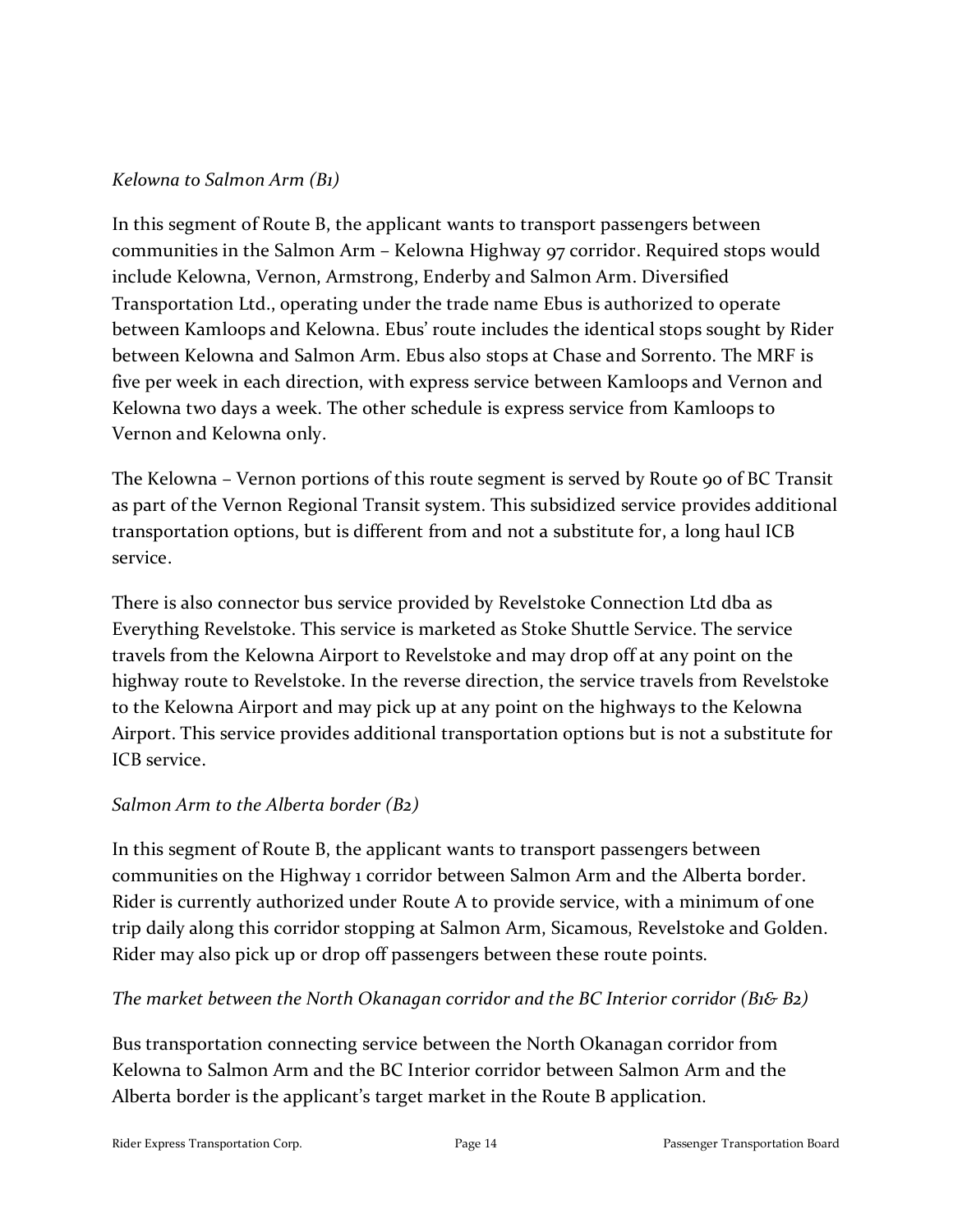Ebus is currently authorized to provide a minimum of 1 trip daily in each direction to and from Vernon and Kelowna, and five trips per week to and from Armstrong, Enderby and Salmon Arm.

Currently, Rider and Ebus services intersect at Salmon Arm for travelers who utilize ICB service to travel between North Okanagan and the BC Interior. Both services stop at Salmon Arm; however, they are operated independently.

Revelstoke Connection Ltd. (dba. Everything Revelstoke) operates Stoke Shuttle Service, a daily year-round service between Revelstoke and the Kelowna Airport. This service is provided under a General Authorization in accordance with the "connector bus" exclusion outlined in the Passenger Transportation Act. Therefore, it is not an ICB. Rider claims in its reply to the submission by Revelstoke Connection Ltd. that Stoke Shuttle operates only if there are at least three ticketed passengers. The Stoke Shuttle website states: "All shuttles run based on minimum numbers and will only run when reserved in advance." Under the connector bus exclusion in the *Passenger Transportation Act*, passengers along the route from Revelstoke to the Kelowna Airport may only be picked up and passengers going from the Kelowna Airport to Revelstoke may only be dropped off. The Stoke Shuttle does not provide service to points east of Revelstoke. Revelstoke Connection Ltd also operates the subsidized BC Transit Health Connections Service based in Revelstoke. Neither of these services are substitutes for long haul ICB service.

The applicant seeks to operate an ICB service from Penticton, B.C. (seasonally) and Kelowna, B.C. (year-round) to the Alberta Border once per day. ICB service was formerly provided by Greyhound on this corridor. While there are other commercial ICB operations on the corridor, we find there are critical limitations to these services in terms of scheduling and connections and the absence of a single, scheduled and seamless ICB bus service connecting the Northern Okanagan corridor (B1) and the BC Interior (B2).

We have considered and provided strong weighting to the email support statements from the public seeking regular travel on Route B as a whole or in parts. The emails related to needed travel for medical reasons, airport connections, education and visiting family and relatives. Some pointed out the need for the elderly and infirm that do not drive.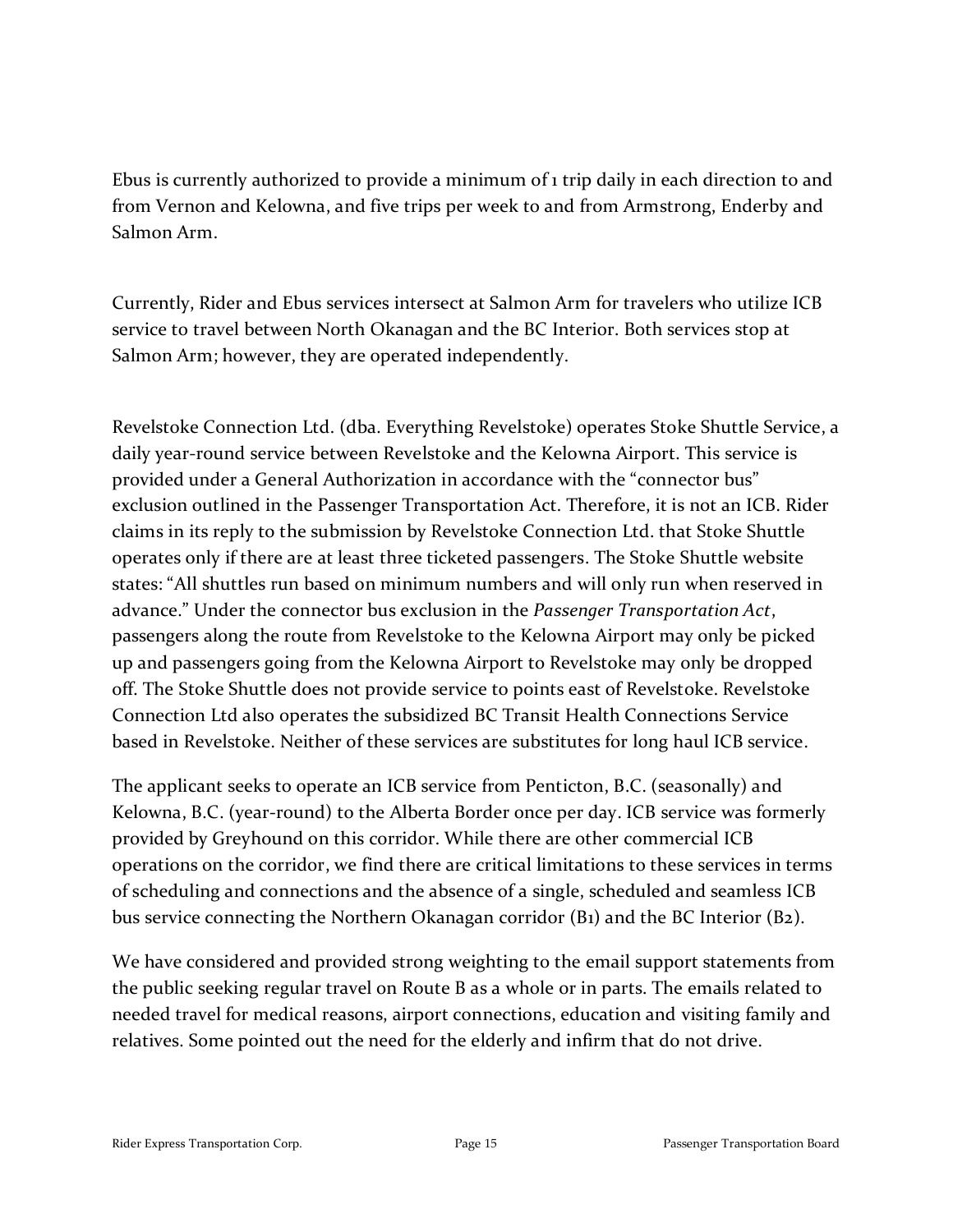The user statements corroborate the continue public need for a seamless or continuous service between the Northern Okanagan corridor and BC Interior corridor; however, we do not find that there is a need for pickup and drop-off service between route points on the Northern Okanagan corridor (B1).

Rider's proposed route allows an added option for passengers and expands ICB options involving travel between the Northern Okanagan and BC Interior and the Alberta border with connections further east. Overall, approving the application in part should complement all of the related ICB operations.

We find approving the application for this segment of the application would promote sound economic in the passenger transportation business industry in B.C.

However, in dealing with the other components of this application we find a lack of evidence to support an additional ICB service:

- Between Penticton and Kelowna
- Between the communities from Kelowna to/from Salmon Arm

We find in each of these market segments that there is existing ICB service and we cannot determine an unmet public need from the evidence provided in the user statements. The addition of new ICB service in these markets would dilute the traffic volume, a concern expressed in the submissions of authorized ICB operators. This would not promote sound economic conditions. Therefore, we will set pickup and drop-off limitations in the terms and conditions.

The applicant is the incumbent carrier providing ICB service between the communities in the Salmon Arm to/from the Alberta border corridor. Any dilution of traffic volume from the applicant's current Route A service to the applicants proposed Route B service would be an intracompany transfer from one route service to another. The public would benefit from additional service frequency and sound economic conditions are improved. We find approving the application for the Salmon Arm to Alberta border segment of the application would promote sound economic in the passenger transportation business industry in B.C.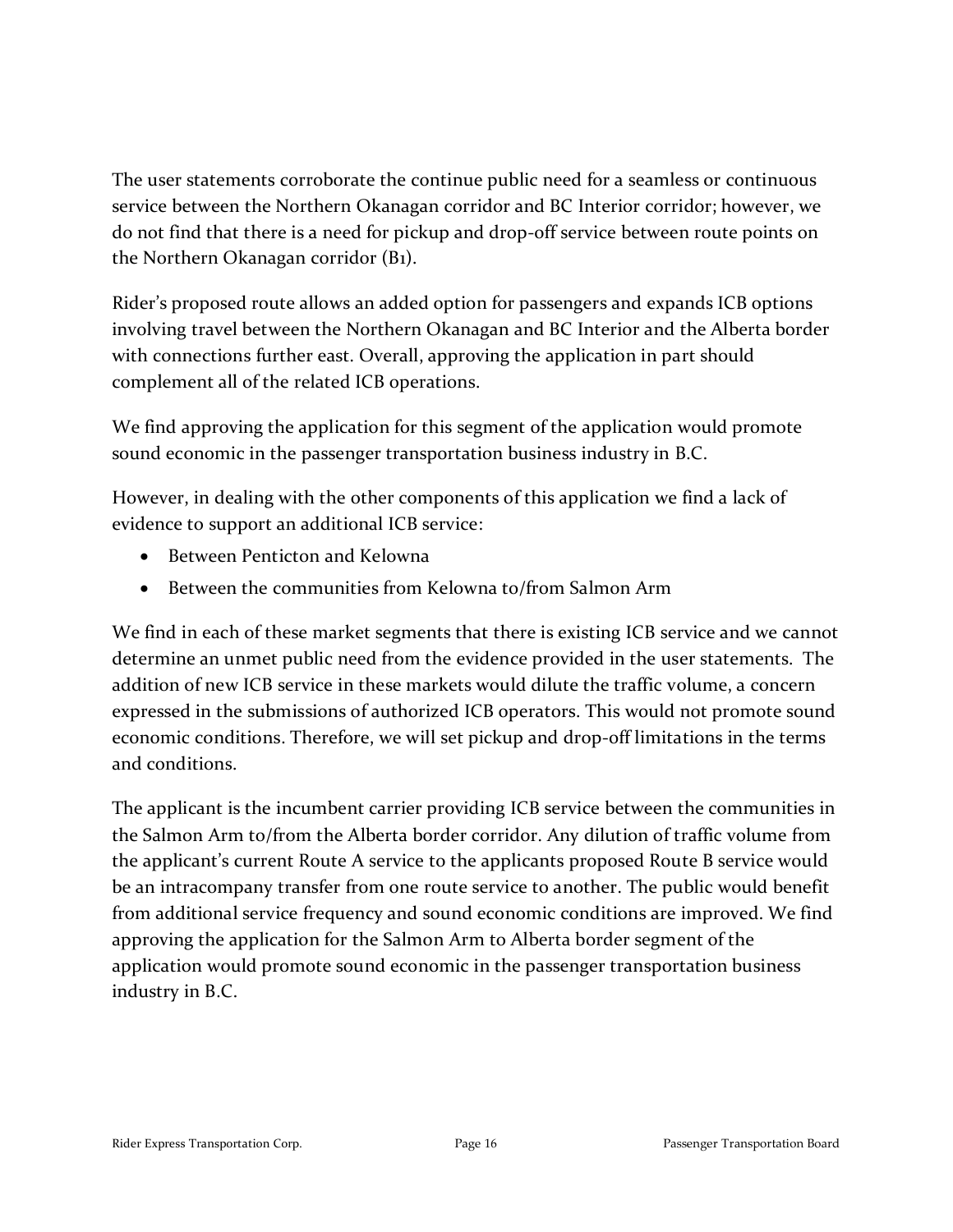## **VIII. Conclusion**

For the reasons above, this application is approved in part.

The Board establishes notice and activation requirements, and terms and conditions of licence that are attached to this decision as Appendices 1(a) and 1(b). These form an integral part of the decision.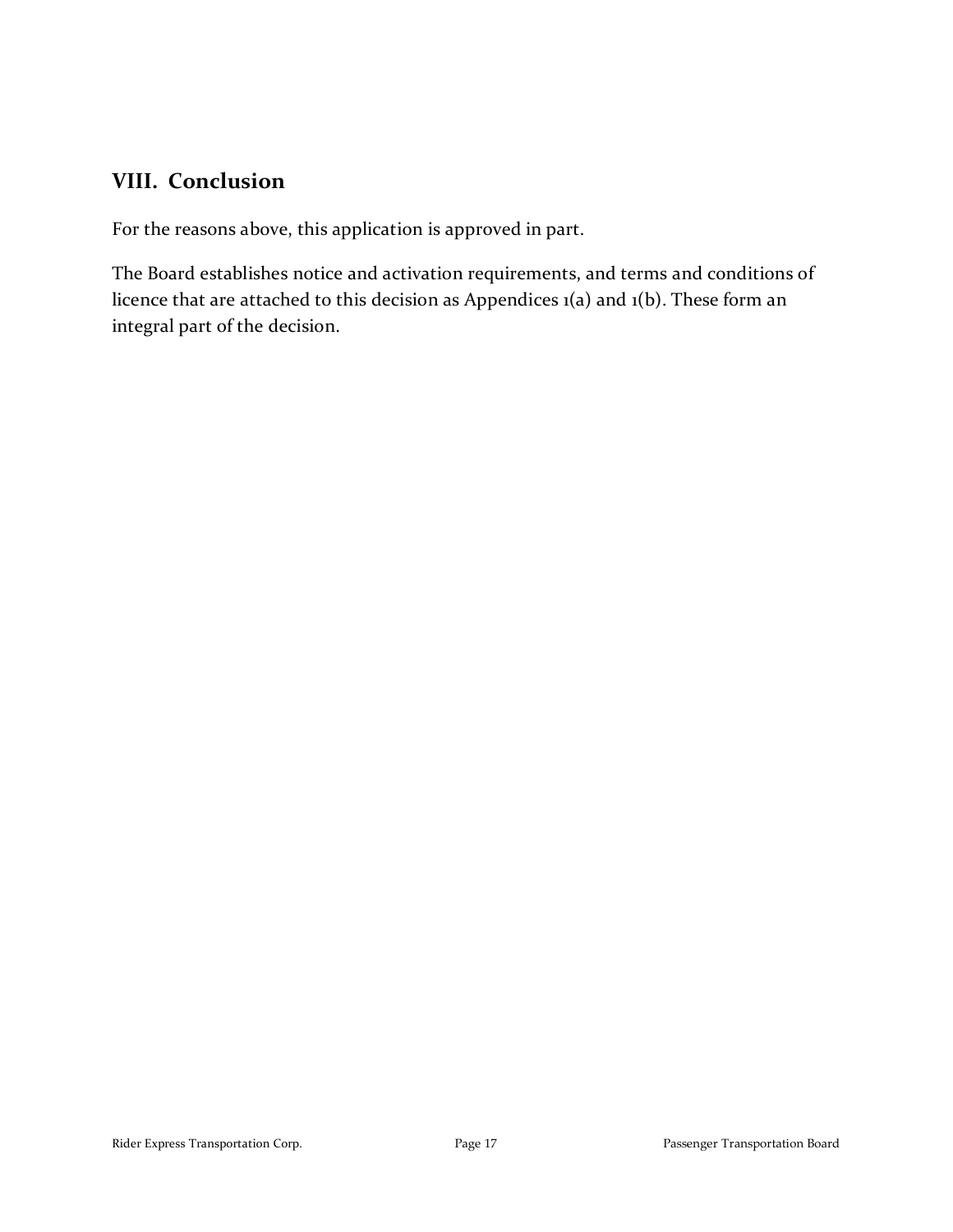## **Rider Express Transportation Corp.**

Rider Express

#### **Appendix 1: Terms & Conditions: Issuance of Licence with ICB Authorization**

#### **(a) Activation:**

#### **1. General:**

A Passenger Transportation Licence must be issued by the Registrar of Passenger Transportation under section 29 of the Passenger Transportation Act or renewed under section 34 before the special authorization approved in this decision may be exercised.

#### **2. Direction to the Applicant:**

The Passenger Transportation Licence must be activated no later than 30 days after the Passenger Transportation Board cancels the temporary order to reduce or suspend scheduled service due to COVID-19 **Order**. Unless otherwise ordered by the Passenger Transportation Board, **RIDER EXPRESS TRANSPORTATION CORP.** must, no later than **two weeks before it starts service:**

- a. post time schedules online and make available to the public online its reservation system to enable advance bookings.
- b. provide copies or links to the Registrar of Passenger Transportation.

#### **3. Notice to Registrar**

A licence that includes the Inter-City Bus Authorization approved by the Board in this decision may only be issued after the Registrar is satisfied that **RIDER EXPRESS TRANSPORTATION CORP.** has met requirements set out in 2(a) above.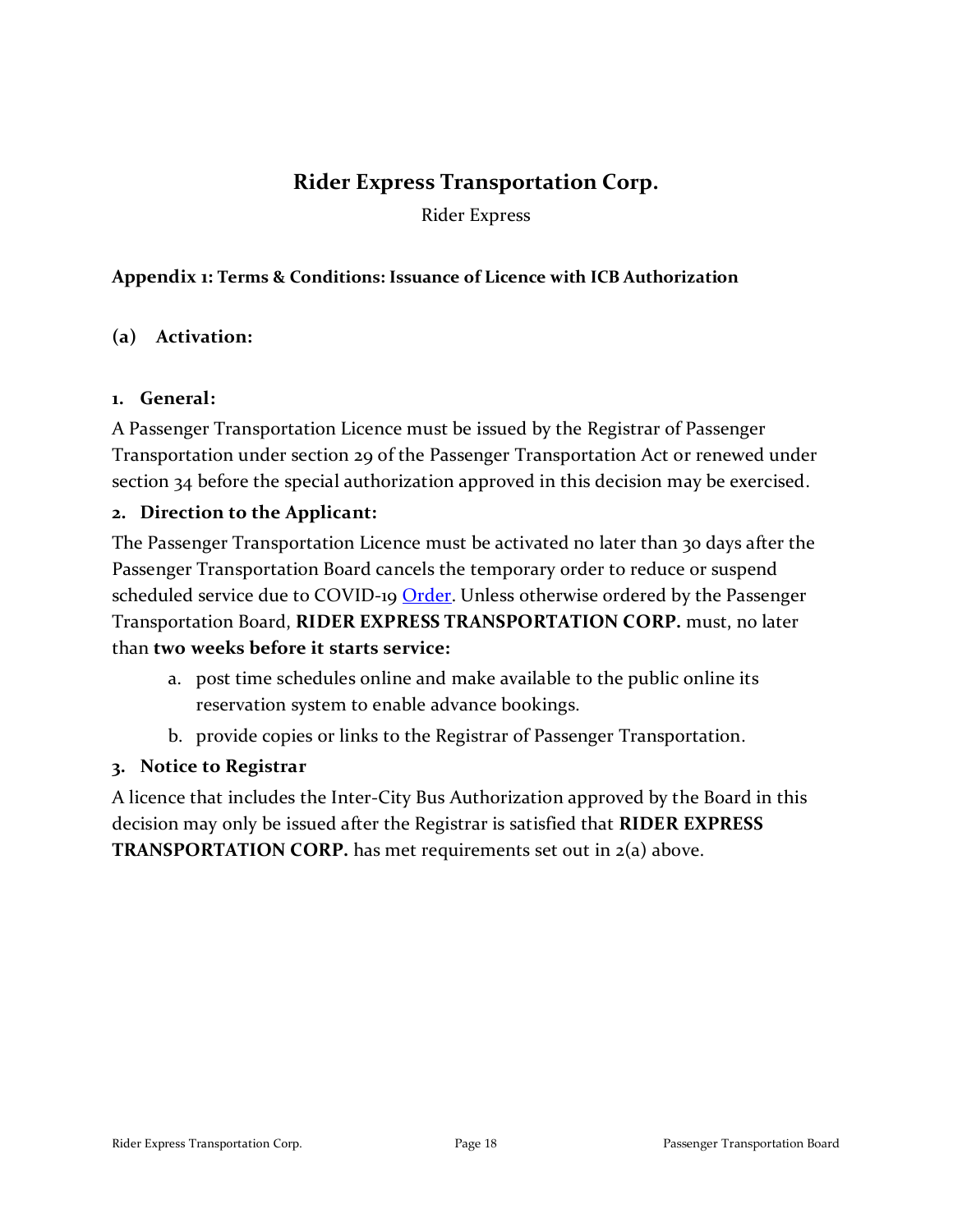## **Rider Express Transportation Corp.**

Rider Express

#### **Special Authorization & Proposed Terms & Conditions of Licence**

*The licensee is subject to licence requirements including terms and conditions of licence that are set out below* 

| <b>Special Authorization</b>               |                                                                                                                                                                           |  |
|--------------------------------------------|---------------------------------------------------------------------------------------------------------------------------------------------------------------------------|--|
| <b>INTER-CITY BUS AUTHORIZATION (ICBA)</b> |                                                                                                                                                                           |  |
| <b>Terms &amp; Conditions</b>              |                                                                                                                                                                           |  |
| Definitions                                | "Board" means the Passenger Transportation Board                                                                                                                          |  |
|                                            | "Registrar" means the Registrar, Passenger Transportation                                                                                                                 |  |
| A. Legislative Requirements                |                                                                                                                                                                           |  |
| Vehicle<br>Identifiers                     | Each motor vehicle operated under this authorization must display,<br>at the times and in the form and manner required by the Registrar,<br>a vehicle identifier that is: |  |
|                                            | (a) issued to the licensee by the Registrar; or                                                                                                                           |  |
|                                            | (b) authorized by the Registrar to be issued by the licensee.                                                                                                             |  |
| <b>B.</b> Services                         |                                                                                                                                                                           |  |
| Accessibility                              | Accessible inter-city bus services must be available to persons with<br>mobility aids within 72 hours of receiving a request for an<br>accessible inter-city bus.         |  |
| <b>Services</b>                            | Transportation of passengers must be provided:<br>(a) on a scheduled basis; and                                                                                           |  |
|                                            | (b) in accordance with minimum frequencies and other terms<br>and conditions of licence that apply to the routes and route<br>points.                                     |  |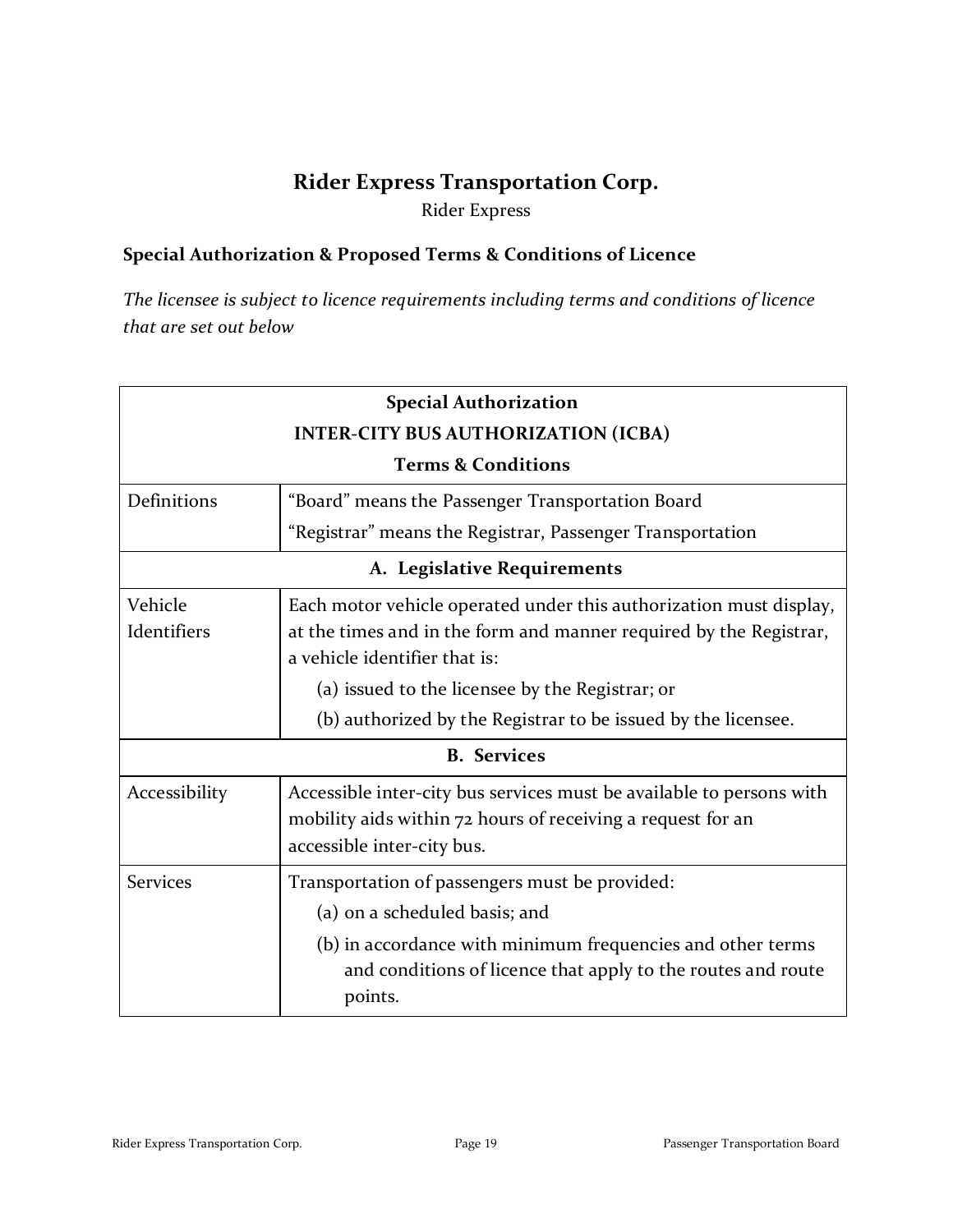| Schedules         | The licence holder must publish, in a manner accessible to the<br>general public, a schedule for each route with the time and location<br>of each stop; and must carry in each vehicle a copy of the schedule<br>that the vehicle is following.                                                                |
|-------------------|----------------------------------------------------------------------------------------------------------------------------------------------------------------------------------------------------------------------------------------------------------------------------------------------------------------|
| Service Exception | Routes may only be operated on a "pre-booked" or "reservation<br>required" basis if the route points are:                                                                                                                                                                                                      |
|                   | (a) designated as reservation required in the licence;                                                                                                                                                                                                                                                         |
|                   | (b) identified as pre-booked or reservation required in all<br>current; published schedule information; and                                                                                                                                                                                                    |
|                   | (c) available at all times for pre-booking or reservation on the<br>licensee's website.                                                                                                                                                                                                                        |
|                   | When these conditions are met and when no reservations have<br>been received for pick up or drop off at one or more points on the<br>route by the time service is scheduled to be provided, the licence<br>holder has the option of not providing service to those points that<br>would otherwise be required. |

| Route A                   |                                                                                                                                                                                                                                |
|---------------------------|--------------------------------------------------------------------------------------------------------------------------------------------------------------------------------------------------------------------------------|
| <b>Alternative Points</b> | The licence holder may pick up or drop off passengers at any<br>location, municipality or unincorporated area that is between<br>the terminating points and along the highway corridors for the<br>inter-city bus routes below |
| Terminating Point 1:      | Alberta Border & Hwy 1                                                                                                                                                                                                         |
| Terminating Point 2:      | <b>City of Vancouver</b>                                                                                                                                                                                                       |
| Corridors:                | Highway 1: Vancouver - Hope<br>Highway 5: Hope - Kamloops                                                                                                                                                                      |
| <b>Route Points</b>       | Minimum Frequencies (in each direction)                                                                                                                                                                                        |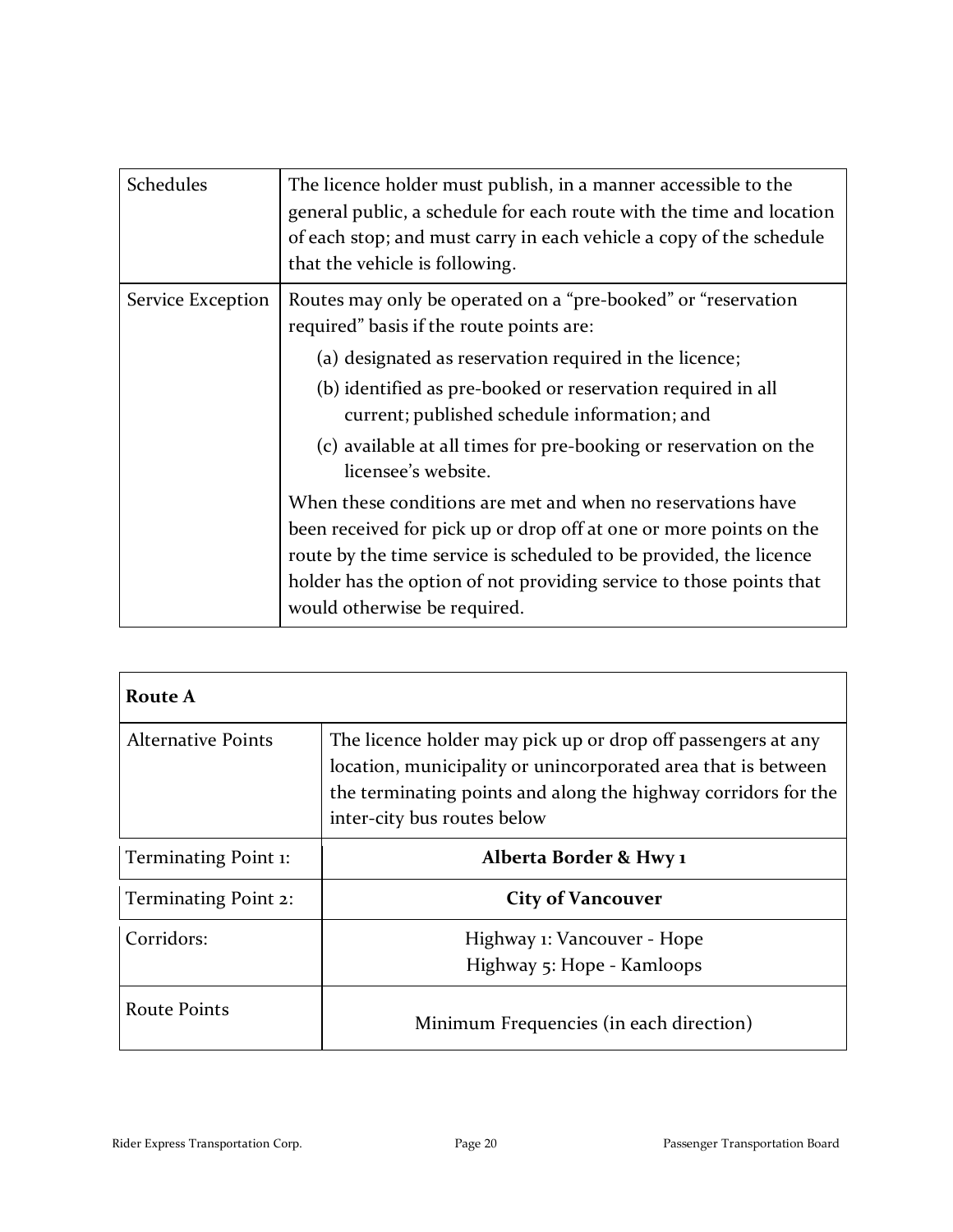| Alberta Border & HWY<br>1   | n/a       |
|-----------------------------|-----------|
| Town of Golden              | 1 per day |
| City of Revelstoke          | 1 per day |
| <b>District of Sicamous</b> | 1 per day |
| City of Salmon Arm          | 1 per day |
| Sorrento                    | 1 per day |
| Village of Chase            | 1 per day |
| City of Kamloops            | 1 per day |
| City of Merritt             | 1 per day |
| District of Hope            | 1 per day |
| City of Chilliwack          | 1 per day |
| City of Abbotsford          | 1 per day |
| City of Surrey              | 1 per day |
| City of Vancouver           | 1 per day |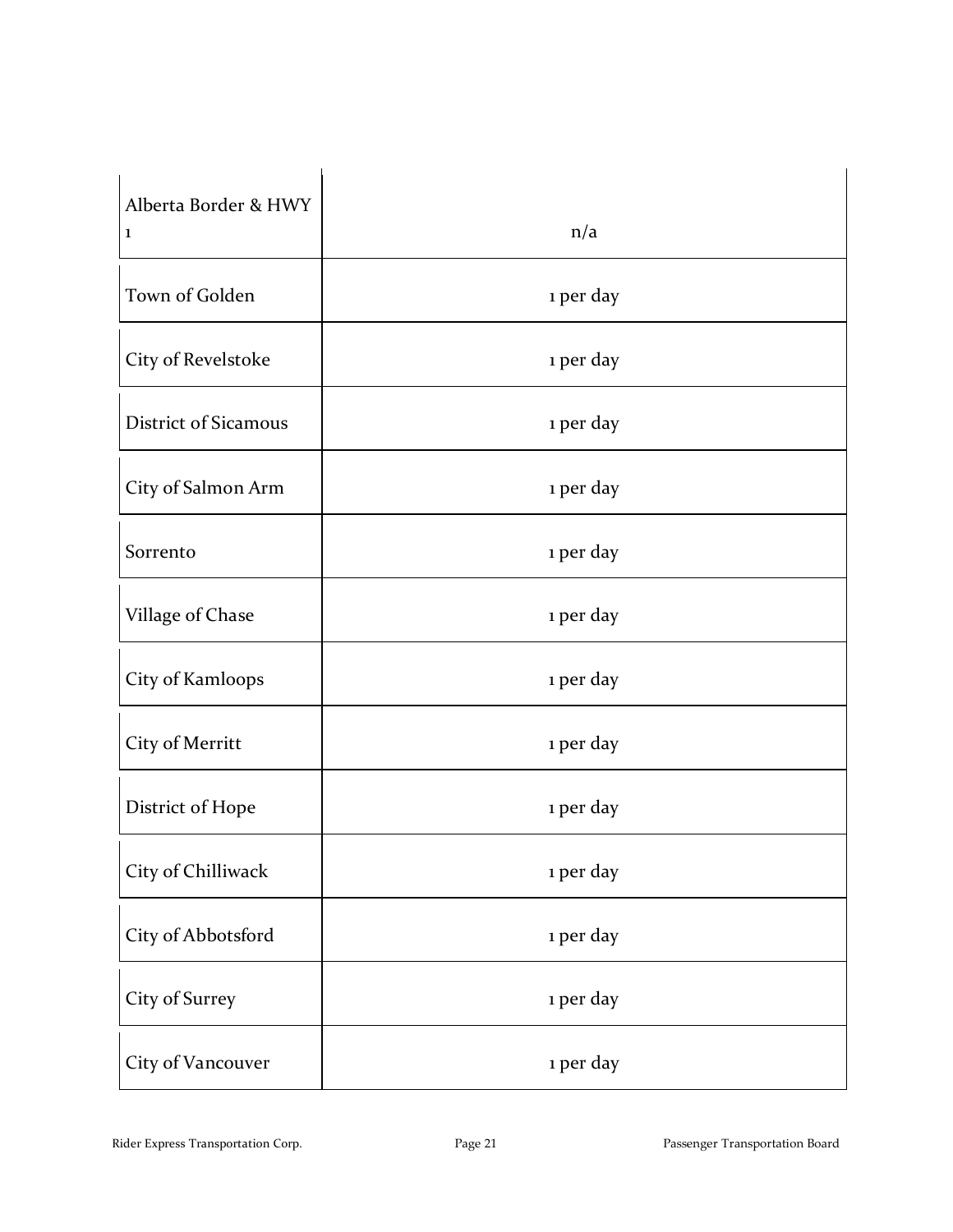| Route B <sub>1</sub> & <sub>2</sub>                             |                                                                                                                                                                                                                                                                                                          |
|-----------------------------------------------------------------|----------------------------------------------------------------------------------------------------------------------------------------------------------------------------------------------------------------------------------------------------------------------------------------------------------|
| <b>Alternative Points</b>                                       | Subject to the limited pick up and drop off service limitation<br>below, the licence holder may pick up or drop off passengers at<br>any location, municipality or unincorporated area that is<br>between the terminating points and along the highway<br>corridors for the inter-city bus routes below. |
|                                                                 |                                                                                                                                                                                                                                                                                                          |
| Route B1 (Northern<br>Okanagan corridor)<br>Terminating Point 1 | City of Kelowna                                                                                                                                                                                                                                                                                          |
| Terminating Point 2:                                            | <b>Enderby</b>                                                                                                                                                                                                                                                                                           |
| Corridors:                                                      | Highway 97/97A: City of Kelowna-Enderby                                                                                                                                                                                                                                                                  |
| <b>Route Points</b>                                             | Minimum Frequencies (in each direction)                                                                                                                                                                                                                                                                  |
| City of Kelowna                                                 | 1 trip per day                                                                                                                                                                                                                                                                                           |
| City of Vernon                                                  | 1 trip per day                                                                                                                                                                                                                                                                                           |
| City of Armstrong                                               | 1 trip per day                                                                                                                                                                                                                                                                                           |
| City of Enderby                                                 | 1 trip per day                                                                                                                                                                                                                                                                                           |
| Route B <sub>2</sub> (BC<br>Interior)<br>Terminating Point 1    | <b>Salmon Arm</b>                                                                                                                                                                                                                                                                                        |
| Terminating Point 2:                                            | <b>Alberta Border</b>                                                                                                                                                                                                                                                                                    |
| Corridors:                                                      | Salmon Arm- Alberta Border & Hwy 1<br>Highway 1:                                                                                                                                                                                                                                                         |
| City of Salmon Arm                                              | 1 trip per day                                                                                                                                                                                                                                                                                           |